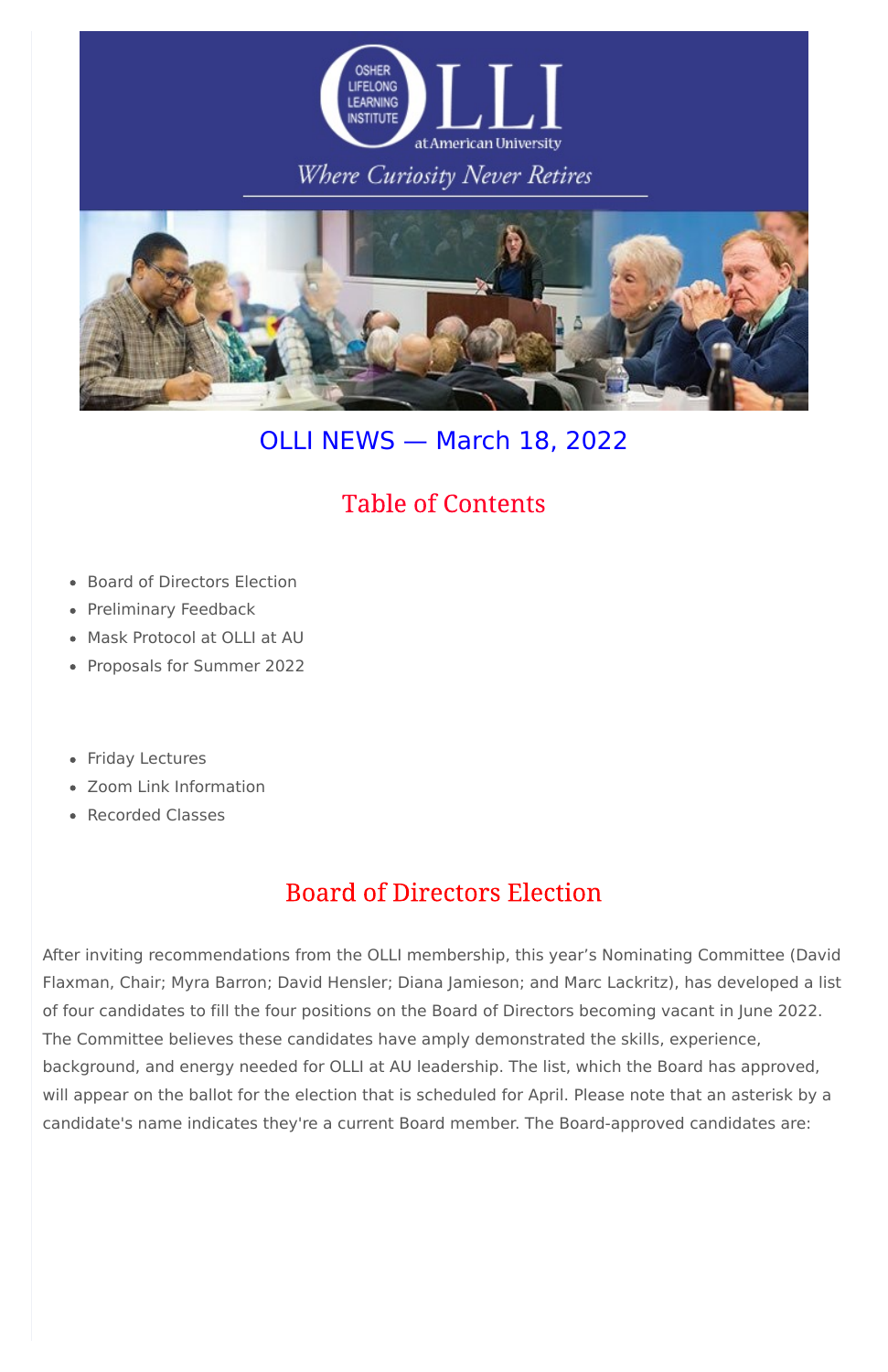

# **JOHN ALDOCK\***

John joined OLLI five years ago after retiring as General Counsel of Goodwin Proctor LLP, an international law firm. He has served on the OLLI Finance Committee and assisted the Board Chair and Executive Director in negotiations with AU over space in our new building and the OLLI endowment. He previously served as Assistant US Attorney for DC, Chair of the Shea and Gardner law firm, Chair of the Advisory Committee on Rules of the US District Court for DC and for many years as a member of the Board of the Legal Clinic for the Homeless.



### **PENELOPE HANSEN\***

Penelope Hansen directed numerous programs at the Environmental Protection Agency during its first 30 years and played a major role in implementing the country's first recycling, hazardous waste, Superfund, acid rain, and environmental technology verification programs. She was educated at Skidmore College, Johns Hopkins University, and the Kennedy School of Government at Harvard. Penny, who joined OLLI in 2010, has devoted much of her retirement to studying the Supreme Court and has given classes on this and other subjects over the last eight years.

#### **LINDA MILLER**

Trained professionally as a hospital administrator, Linda's 35-year career in health care focused on nonprofit hospitals and their special relationship to the community—for which she was elected to membership in the National Academy of Medicine in 1997. She has authored multiple articles and oped pieces in the NY Times, Washington Post, New England Journal of Medicine and USA Today, among others. Linda attended Cornell University (BA '66), Columbia School of Physicians and Surgeons (OTR and MS), and GWU (post-masters); and has lived in the DC area since the early seventies, raising twin daughters. She is an enthusiastic supporter of OLLI—having chaired the Board (2012-2013), and having served as a study group leader teaching health reform.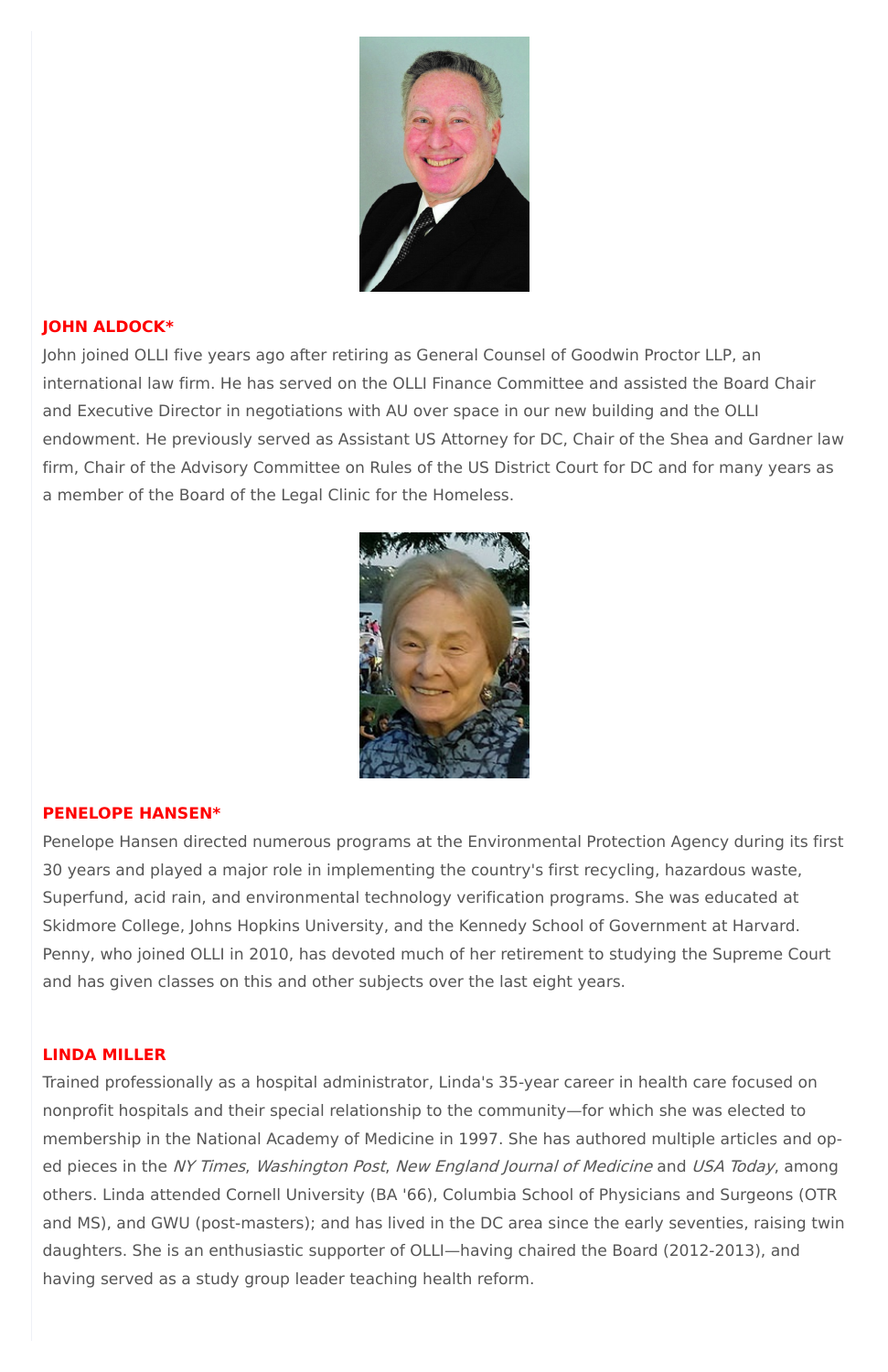

### **MARK NADEL\***

Mark joined OLLI in 2012 and since then has taught several different courses on public policy. He is currently Chair of the Lecture Committee and has helped in the orientation of new SGLs. Previously, he taught political science at Cornell before joining the Government Accountability Office. He ended his federal career as an Associate Commissioner of Social Security. Since retiring, he has taught public policy at Georgetown and was a senior fellow at Georgetown's Government Affairs Institute. He has degrees from California (BA) and Johns Hopkins (PhD).

**The OLLI Annual Meeting will take place on Friday, April 8 and candidates will give brief remarks to introduce themselves.** Stay tuned for further information about the format of the Annual Meeting (Zoom or hybrid). Online balloting will begin after the Annual Meeting and election results will be announced on April 25.

Members interested in being placed on the ballot as at-large candidates can do so by filing a selfnomination petition supported by the signatures of 10 OLLI members. Candidates meeting the 10 member signature requirement will automatically appear on the ballot. The deadline for submitting at-large petitions is Friday, April 1. As part of the petition, candidates should provide a photo (a smartphone photo will be fine) and a brief bio of no more than 100 words. Interested candidates should contact the OLLI office for the petition form and other details.

# **Preliminary Feedback**

The spring preliminary feedback form is now available on the OLLI website **[here](https://www.olli-dc.org/preliminaryfeedback)**. We encourage you to take a few minutes to provide feedback about each of your study groups so far. Despite trainings and preparation before the semester starts, there are sometimes tech issues that come up the first

week that need ironing out (especially in Zoom and hybrid classes), so we ask that you provide feedback after attending **two class sessions.**

Feedback is viewed by study group leaders, the Curriculum Committee, and the office. Feedback is crucial for study group leaders to receive, as your feedback lets them know what is going well and what changes they could consider making for the remainder of the semester.

Paper copies of the feedback form are also available in each classroom as well as outside the OLLI office. If you choose to complete a paper form, just drop it off at the office when you're finished. As always, feedback is completely anonymous.

**Feedback will be accepted through Sunday, March 27.**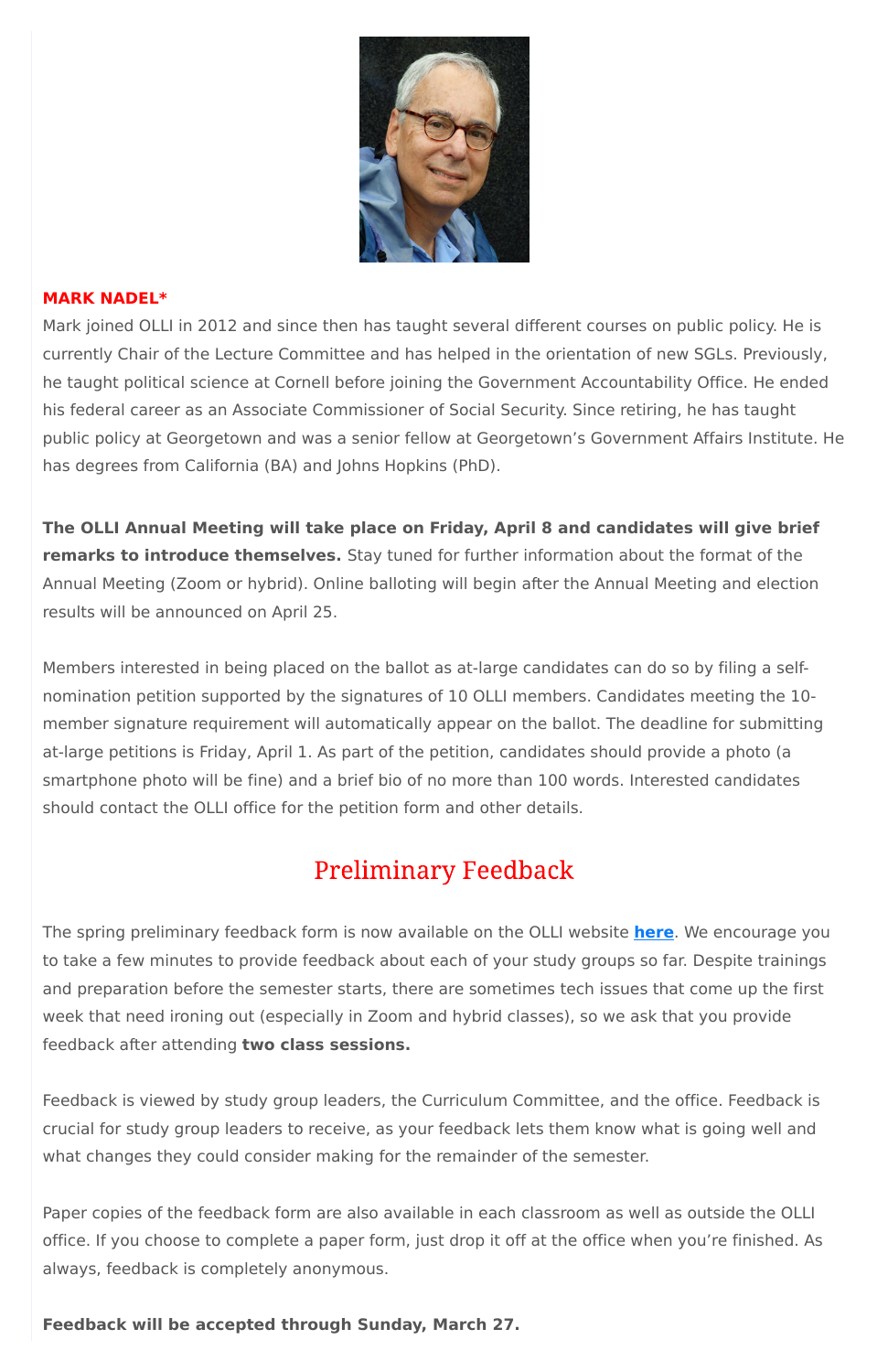# **Mask Protocol at OLLI at AU**

As of March 21, 2022, AU's policy will shift to masks being optional on campus. However, the consensus of the Board is that OLLI will continue to require masks in classes for the current semester. The decision was made based upon the population we serve and the promise of safety we made at the start of the semester to in-person SGLs and members. Barring a change in COVID numbers, we hope and expect not to require masks for the upcoming June Minis and July Shorts.



# **Proposals for Summer 2022**

# **June and July Study Group Proposals**

The OLLI office is now accepting study group proposals (to teach a class) for both of the upcoming summer sessions. We welcome proposals from both new and veteran Study Group Leaders. For more information about being an SGL at OLLI, please visit **[Become](https://olli-dc.org/become_a_study_group_leader) A Study Group Leader** on the OLLI website. If you or someone you know is interested in leading a study group and would like to speak with someone or ask questions, please email **[olli@american.edu](mailto:olli@american.edu)** with your contact information and we will get in touch with you.

To propose a study group, please click one of the links below. **You will need to login with your OLLI username/password or create an account if it's your first time**. We are planning for the summer sessions to be both in-person and online. SGLs select their preference for format on the proposal form. Online and in-person support is offered to SGLs depending on their format.

**June Minis: June 6-July 1 (classes meet once a week for 4 weeks)**

Proposal form: **[https://www.olli-dc.org/studygroupform](https://olli-dc.org/studygroupform)**

**July Shorts: July 11-15 (classes meet 2-5 times that week)**

Proposal form: **<https://olli-dc.org/shortsproposalform>**

**Submission deadline for both sessions: Sunday, April 10.**

**Today's Lecture**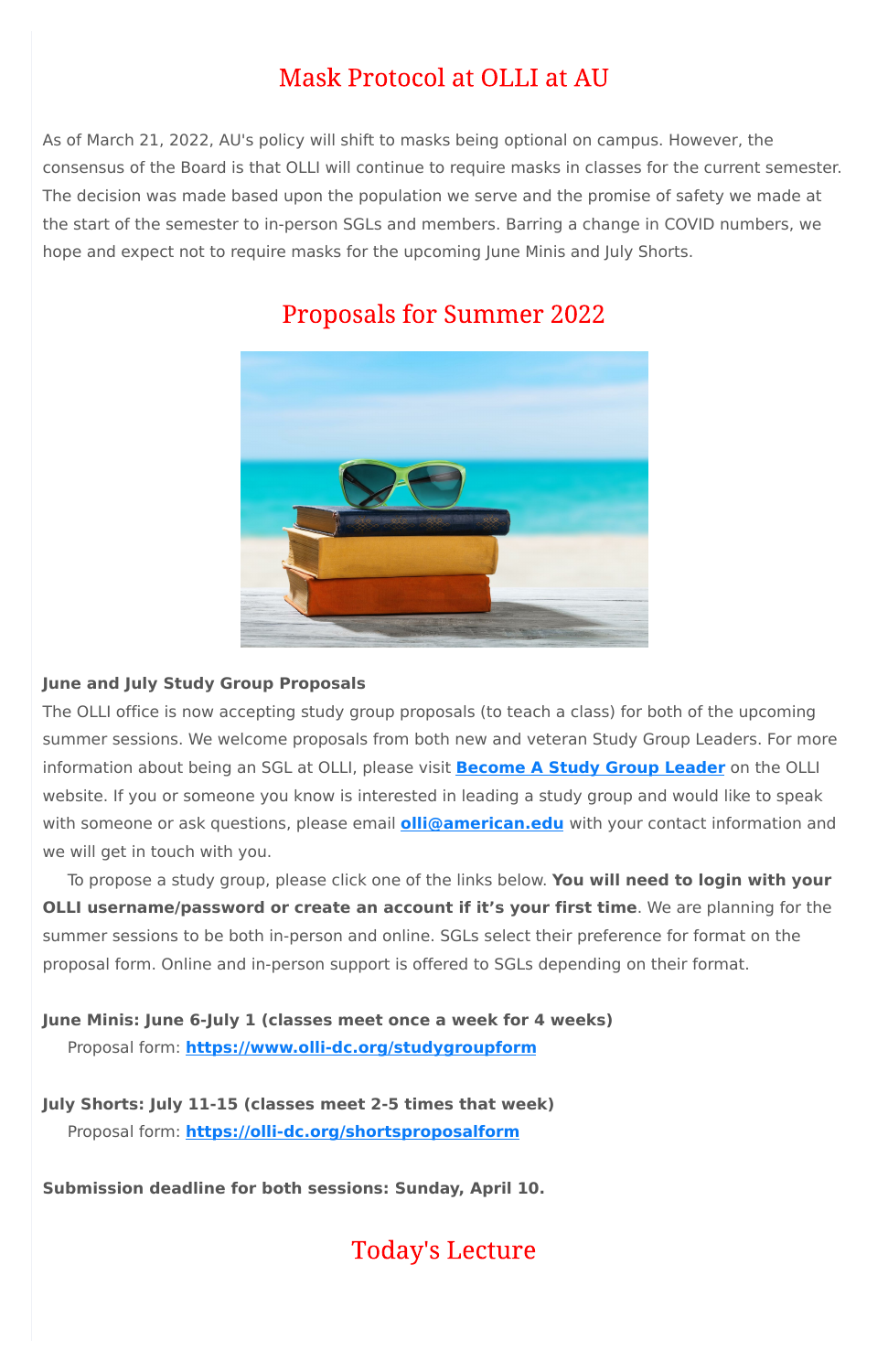

**Leslie T. Fenwick, Jim Crow's Pink Slip: The Untold Story of Black Principal and Teacher Leadership Friday, March 18 1:30 PM [Zoom](https://olli-dc-org.zoom.us/j/95945534496?pwd=MXd2MWx5Q2lyM0V6T3lnQkp5OUVvUT09) Link**

Leslie Fenwick is a noted expert in leadership and ethics; public policy; and diversity, equity, and inclusion in the workforce. She is Dean Emerita and a tenured professor of education policy at Howard University and Dean in Residence at the American Association of Colleges for Teacher Education (AACTE). She was one of two fully vetted finalists for the US Secretary of Education in 2020.

Fenwick held consecutive appointments as a Harvard University Visiting Fellow and Visiting Scholar and Salzburg Fellow (convened in Austria to examine leadership and globalization). She is a member of the Smithsonian National Museum of African American History and Culture (NMAAHC) Scholarly Advisory Committee.

Fenwick's book, Jim Crow's Pink Slip: The Untold Story of Black Principal and Teacher Leadership (Harvard Education Press, 2022) examines the history of workforce diversity and its relationship to the nation's contemporary pursuit of equality and educational equity.

She earned her PhD in education policy and leadership from The Ohio State University, where she was a Flescher Fellow, and a BS degree in education from the University of Virginia.

# **Next Friday's Lecture**



**Mark Eden Horowitz, Oscar Hammerstein: Behind the Raindrops and Roses**

**Friday, March 25**

#### **1:30 PM**

**Online via Zoom**

Mark Eden Horowitz is a senior music specialist in the Music Division of the Library of Congress, where among the collections for which he's been archivist or co-archivist are the papers of Leonard Bernstein, Vernon Duke, Ella Fitzgerald, Oscar Hammerstein, Jerome Kern, Alan Jay Lerner, Frederick Loewe, Cole Porter, Hal Prince, Richard Rodgers, and Vincent Youmans. Among the collections he's acquired for the Library are the papers of Howard Ashman, Adam Guettel, Marvin Hamlisch, Jonathan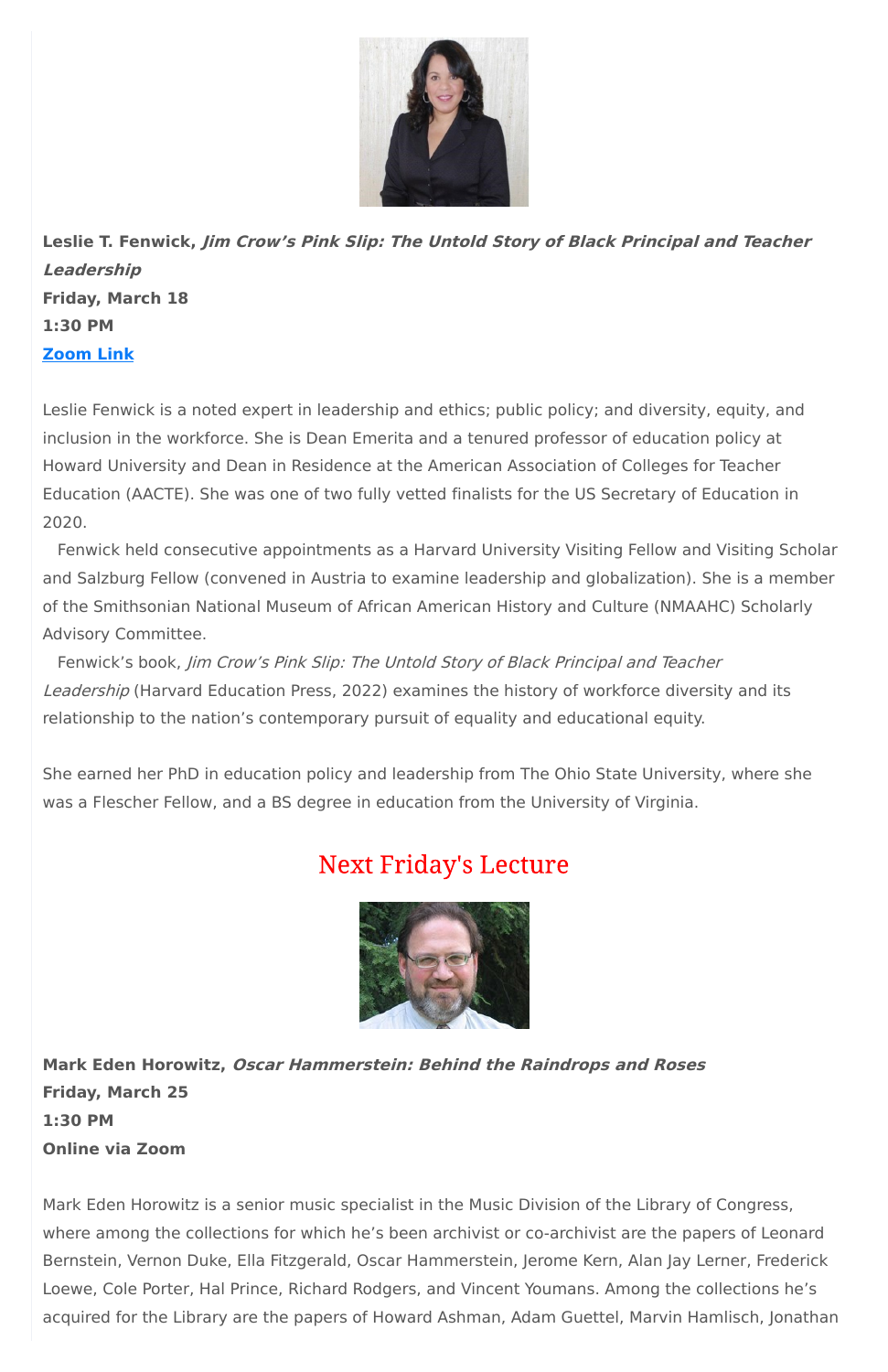Larson, Arthur Laurents, Andrew Lippa, and Jeanine Tesori. He's the author of the award-winning book Sondheim on Music—described as "essential" in The New York Times—and for 10 years was the contributing editor for *The Sondheim Review*. Horowitz taught the history of musical theater at Catholic and Georgetown universities, and has lectured at Harvard, Princeton, and Skidmore. His book, The Letters of Oscar Hammerstein II is due to be released by Oxford University Press in May, 2022.

**Reservations are not required to attend lectures while they are held online. We will include the Zoom link in the 10:00 AM newsletter the day of each lecture.**

# **Zoom Link Information**

With the Spring Semester in full swing, we wanted to remind you of some important information regarding Zoom links for online classes. We have a new email system, so Zoom links will be sent out between **8:00-8:30 AM** the morning of the class from **[DoNotReply@olli-dc.org](mailto:DoNotReply@olli-dc.org)**. This email does not accept replies, so any questions should be emailed separately to **[olli@american.edu.](mailto:olli@american.edu)**

Raiders of the Lost Ark meets present-day Israeli-Palestinian relations, with a side of family drama and history! Join American University's Center for Israel Studies, Department of Literature, and Jewish Studies Program for a discussion with graphic novelist Rutu Modan, whose latest book Tunnels is a

If you accidentally delete the daily e-mail with your class Zoom link, or cannot find it again, you can access the Zoom link for each of your classes by logging into your OLLI member account on the **[website](https://www.olli-dc.org/)**. The first page to come up will be the one that lists your classes. Under each class you will find the Zoom link for that class. Click the link to go into your class at the specified time. If you leave this page and need to get back, simply click your name (hyperlinked in blue) at the top of the page. View a **video [tutorial](https://vimeo.com/666099470)**.

# **Recorded Classes**

Most online classes during the Spring Semester are being recorded. One of the benefits of taking classes during a particular session is access to all class recordings for that session. **Recordings for Spring 2022 are listed under "Study Groups" on the OLLI website.** Each day's recordings are added to the website by 5:00 PM. You must first log in to your member account in order to view the recordings. Recordings are available for viewing up until two weeks past the end of each session.

# **American University News & Events**

**Center for Israel Studies**

Our Spring 2022 Writers Series brings influential Israeli authors virtually to the American University campus. Through public lectures and literature master classes we will experience Israeli identity through the eyes and ears of some of its most important cultural voices.

### **Join the Conversation with Israeli Graphic Novelist Rutu Modan**

**Monday, March 21**

**1:00 PM**

#### **Online**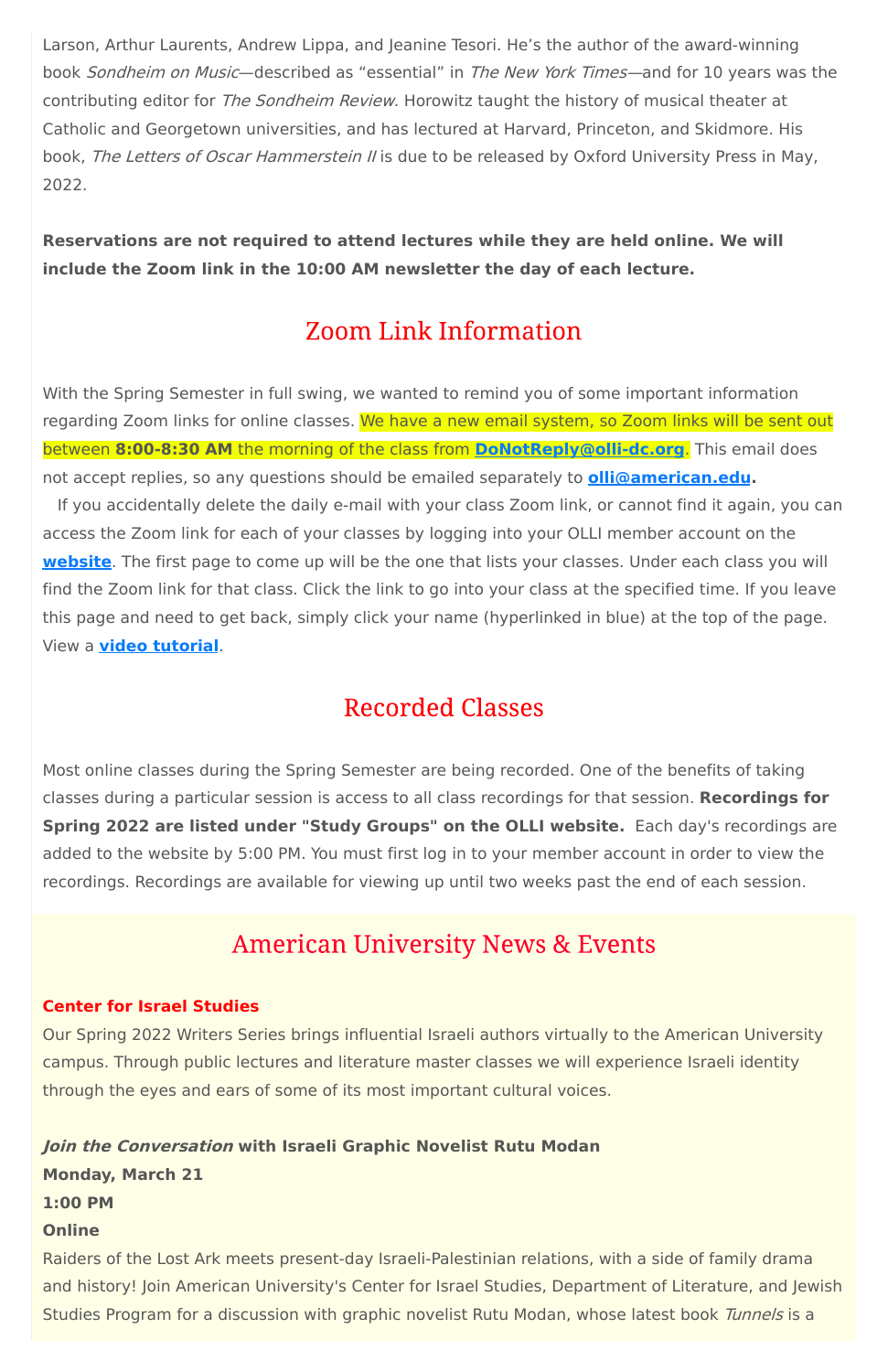mesmerizing archeological adventure told through the pages of a graphic novel, is a best-seller by an award-winning artist and raconteur. Co-sponsored by Center for Israel Studies, Department of Literature, and Jewish Studies Program. **[Register](https://www.eventbrite.com/e/israeli-writers-series-a-conversation-with-graphic-novelist-rutu-modan-tickets-277783787787)**.

#### **Join the Conversation with Israeli author Ayelet Tsabari**

**Thursday, March 31**

#### **1:00 PM**

#### **Online**

Join American University's Center for Israel Studies, Department of Literature, and Jewish Studies Program for a discussion with author Ayelet Tsabari about her celebrated memoir, which has won multiple awards since its publication in English in 2019. Tsabari traces her journey around the globe from New York to India, in search of a way out of her grief at the loss of her father when she was young, and sharing other profound reflections on life along the way. Co-sponsored by Center for Israel Studies, Department of Literature, and Jewish Studies Program. **[Register.](https://www.eventbrite.com/e/israeli-writers-series-a-conversation-with-author-ayelet-tsabari-tickets-288938712467)**

### **AU School of Communications**

**Behind the Scenes: Covering the White House with White House Correspondents Kristen Welker, Kaitlan Collins, and Cecilia Vega**

**Tuesday, March 22**

**7:00 PM**

### **Online**

Join us March 22 at 7 pm for an inside look at what it means to cover the White House for a major news network. This livestreamed panel featuring three chief White House correspondents and moderated by CNN VP and Managing Editor Antoine Sanfuentes will go behind the scenes to explore how these professionals keep the public informed about the critical issues of our day. Panelists include NBC News Chief White House Correspondent Kristen Welker, CNN Chief White House Correspondent Kaitlan Collins, and ABC News Chief White House Correspondent and SOC alumna Cecilia Vega. **[Register.](https://www.eventbrite.com/e/behind-the-scenes-covering-the-white-house-tickets-269668574967)**

### **AU Arts**

Home of AU's performing, visual, literary, and media-based arts. **View the schedule and [registration](https://www.american.edu/arts/) links**.

# **AU Museum**

**Spring Schedule**

#### **January 29–May 22**

#### **Friday–Sunday, 11:00 AM–4:00 PM**

Reservations are not required for your visit. Admission is always free. Regarding groups and any questions about your visit, email **[museum@american.edu](mailto:museum@american.edu)**. Access the museum **[online](https://www.american.edu/cas/museum/reopening.cfm)**.

#### **OSHER LIFELONG LEARNING INSTITUTE AT AMERICAN UNIVERSITY MISSION**

The Osher Lifelong Learning Institute at American University is an association of, by, and for the people in the Washington, DC area who wish to continue to study and learn. OLLI at AU is dedicated to the proposition that learning is a lifelong process and that *curiosity never* retires.